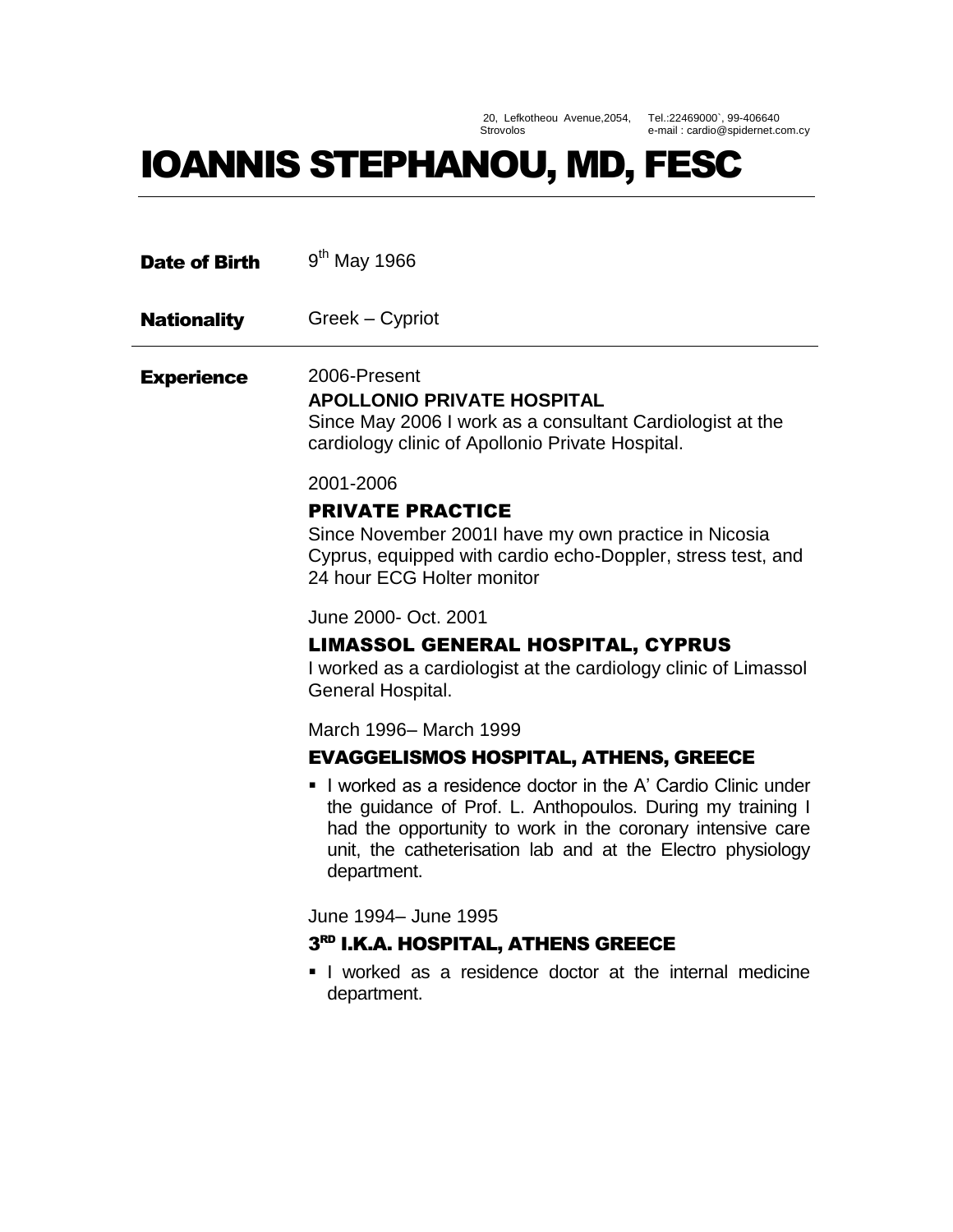March 1993- May 1994

# NICOSIA GENERAL HOSPITAL, CYPRUS

I worked as a residence doctor at the internal medicine and surgical department.

| <b>Education</b>    | January 2000<br>• Specialty in Cardiology                                                                                                                                                                                                                                                      |  | University of Athens |                                      |  | <b>Athens</b>   |
|---------------------|------------------------------------------------------------------------------------------------------------------------------------------------------------------------------------------------------------------------------------------------------------------------------------------------|--|----------------------|--------------------------------------|--|-----------------|
|                     | October 1993<br>U.S.A.<br>• Level 1 and 2                                                                                                                                                                                                                                                      |  |                      | <b>Medical Licensing Examination</b> |  |                 |
|                     |                                                                                                                                                                                                                                                                                                |  |                      |                                      |  |                 |
|                     | September 1992<br>Hungary                                                                                                                                                                                                                                                                      |  |                      |                                      |  | Pecs University |
|                     | <b>Doctor of Medicine</b>                                                                                                                                                                                                                                                                      |  |                      |                                      |  |                 |
| <b>Publications</b> |                                                                                                                                                                                                                                                                                                |  |                      |                                      |  |                 |
|                     | May 1999<br>Participation in the translation of "Sabiston, Cardio Thoracic<br>Surgery" which is under publication by P. Paschalides Medical<br>Publications.                                                                                                                                   |  |                      |                                      |  |                 |
|                     | May 1999<br>" Elective Intracoronary Micro-Stent II Implantation without<br>Quantitative Coronary Angiography or Intravascular Ultrasound<br>Guidance and without Subsequent Anticoagulation: Short and<br>Long term Results"<br>Angiology, Journal of Vascular Diseases, Vol. 50, No5:381-391 |  |                      |                                      |  |                 |
| <b>Abstracts</b>    | April 1998<br>" Effect of β-Blockers in Patients Undergoing PTCA"<br>Journal of the American college of Cardiology, Vol. 31, No5<br>(Sulp.335C)                                                                                                                                                |  |                      |                                      |  |                 |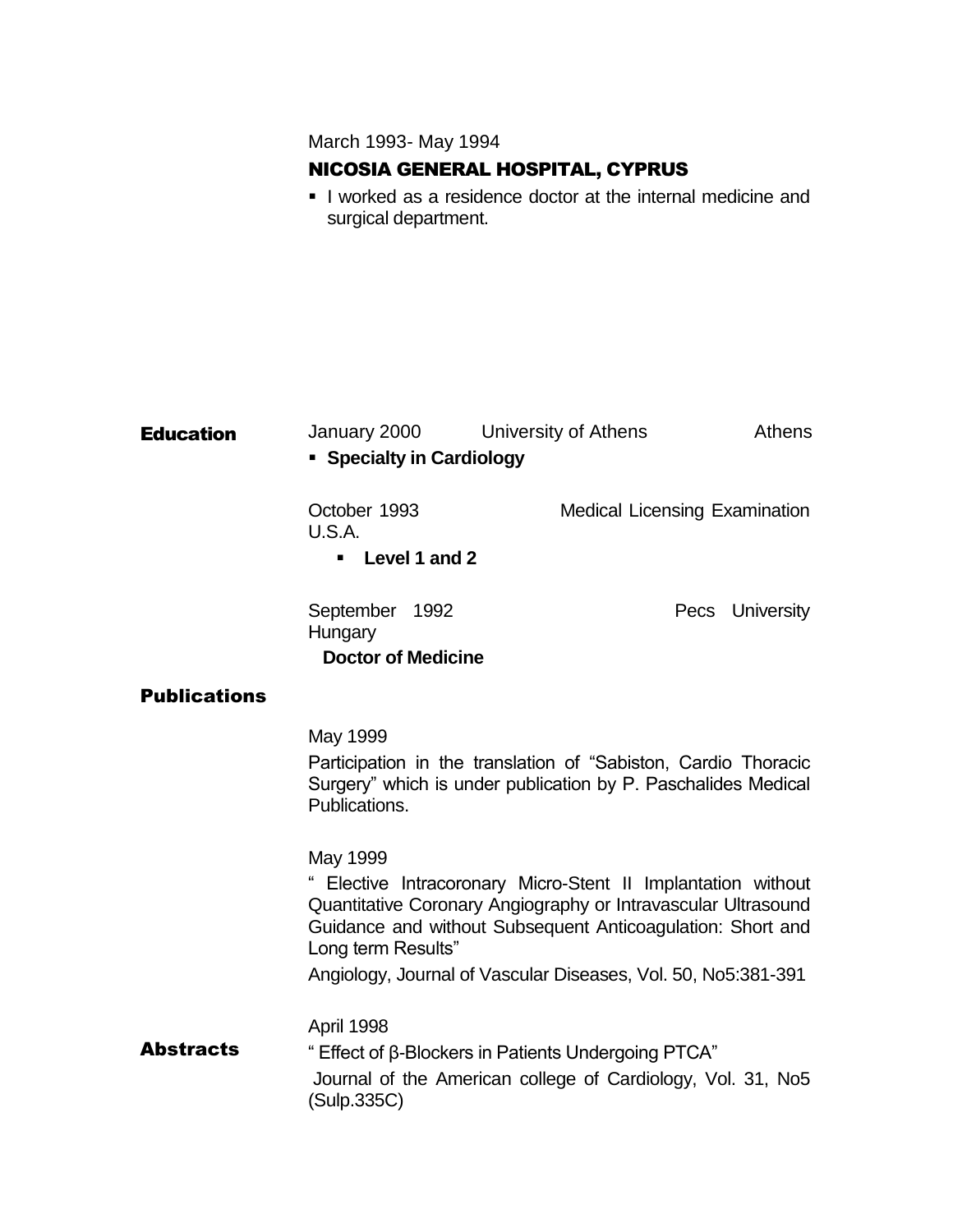#### October 1998

"New indications that the fast retrograde and anterograde conduction in the AV node is different during sinoatrial rhythm and during AVNRT."

19<sup>th</sup> Pan Hellenic Congress of Cardiology.

#### June 1998

" Immediate results , safeness and clinical follow up of patients with coronary artery disease with intracoronary stent-Devon implantation"

1<sup>st</sup> North Hellenic congress of Cardiology

#### May 1998

" Table tilt test false positive results in patients with paroxysmal idiopathic Atrial Fibrillation"

24<sup>th</sup> Panhellenic congress of Medicine

#### May 1998

" Radiofrequency ablation of Idiopathic Ventricular Tachycardia: Criteria for localization of the position for successful ablation."

24<sup>th</sup> Panhellenic congress of Medicine

# May 1998

" Supraventricular Tachycardia induced Cardiomyopathy: The role of Atrial Fibrillation."

24<sup>th</sup> panhellenic congress of Medicine.

# May 1998

" Effect of β- Blockers in Patients Undergoing PTCA"

24<sup>th</sup> Panhellenic congress of Medicine.

# May 1998

" Treatment guidelines and timing of patients chosen to undergo Invasive treatment after Coronary Angiography." 24<sup>th</sup> Panhellenic Congress of Medicine

#### April 1998

" Effect of β- Blockers in Patients Undergoing PTCA"